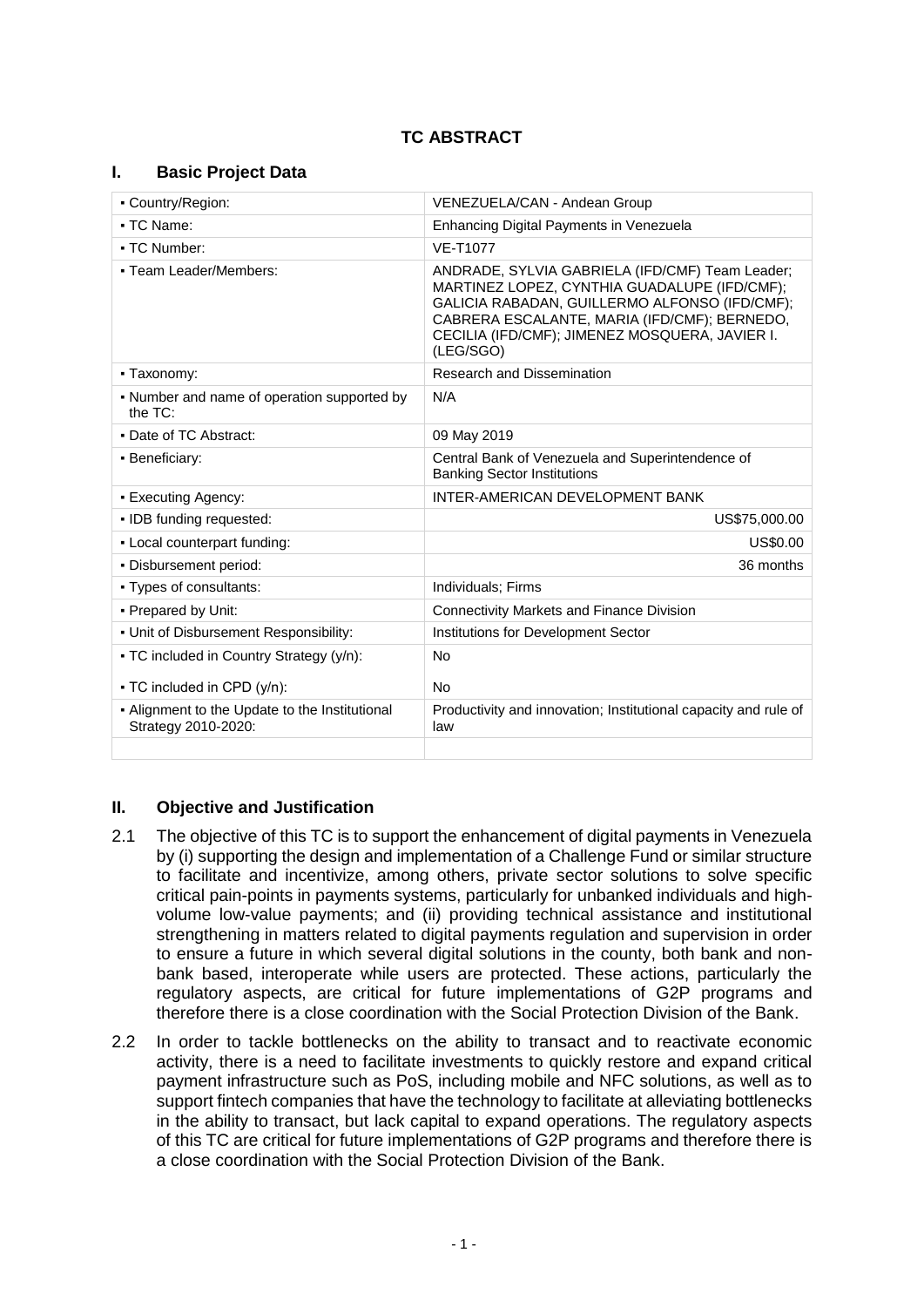### **III. Description of Activities and Outputs**

3.1 Component 1. Challenge Fund design and implementation. This component will focus on the design and implementation of a Challenge Fund or similar structure to facilitate and incentivize private sector solutions to solve specific pain-points in payments systems in both: (i) bank-based systems, particularly PoS reposition, including mobile PoS and NFC-related technologies; and (ii) fintech solution to niche problems, particularly for unbanked individuals and high-volume low-value payments. This Fund will receive grant contributions from different donors which would then be allocated following the established rules. The design and applicable rules for the Fund will need to be carefully tailored for the reality and needs of the country and would likely entail a different set of incentives depending on the characteristics of the direct beneficiaries (the company providing the solution) and the end-beneficiaries (the user of the supported solution).

Component 2. Regulatory Technical Support and institutional strengthening. This component will focus on providing technical support for the review of current regulations applicable to digital payments and for the design of a roadmap of actions to facilitate competition and interoperability of digital payment solutions in the medium term; as well as providing institutional strengthening to the relevant financial regulators and supervisors, the CBV and the Superintendence of Banking Sector Institutions (Sudeban).

- 3.2 **Component I: Challenge Fund design and implementation.** This component will focus on the design and implementation of a Challenge Fund or similar structure to facilitate and incentivize private sector solutions to solve specific pain-points in payments systems in both: (i) bank-based systems, particularly PoS reposition, including mobile PoS and NFC-related technologies; and (ii) fintech solution to niche problems, particularly for unbanked individuals and high-volume low-value payments
- 3.3 **Component II: Regulatory Technical Support and institutional strengthening.** This component will focus on providing technical support for the review of current regulations applicable to digital payments and for the design of a roadmap of actions to facilitate competition and interoperability of digital payment solutions in the medium term.

| IV.<br><b>Budget</b> |  |
|----------------------|--|
|----------------------|--|

| <b>Activity/Component</b>                                                 | <b>IDB/Fund Funding</b> | <b>Counterpart Funding</b> | <b>Total Funding</b> |
|---------------------------------------------------------------------------|-------------------------|----------------------------|----------------------|
| Challenge Fund design<br>and implementation                               | US\$45,000.00           | US\$0.00                   | US\$45,000.00        |
| <b>Regulatory Technical</b><br>Support and institutional<br>strengthening | US\$30,000.00           | US\$0.00                   | US\$30,000,00        |
| <b>Total</b>                                                              | US\$75,000.00           | <b>US\$0.00</b>            | US\$75,000.00        |

#### **Indicative Budget**

### **V. Executing Agency and Execution Structure**

5.1 The IDB will be the executing agency, through the Connectivity, Markets and Finance Division (IFD/CMF),